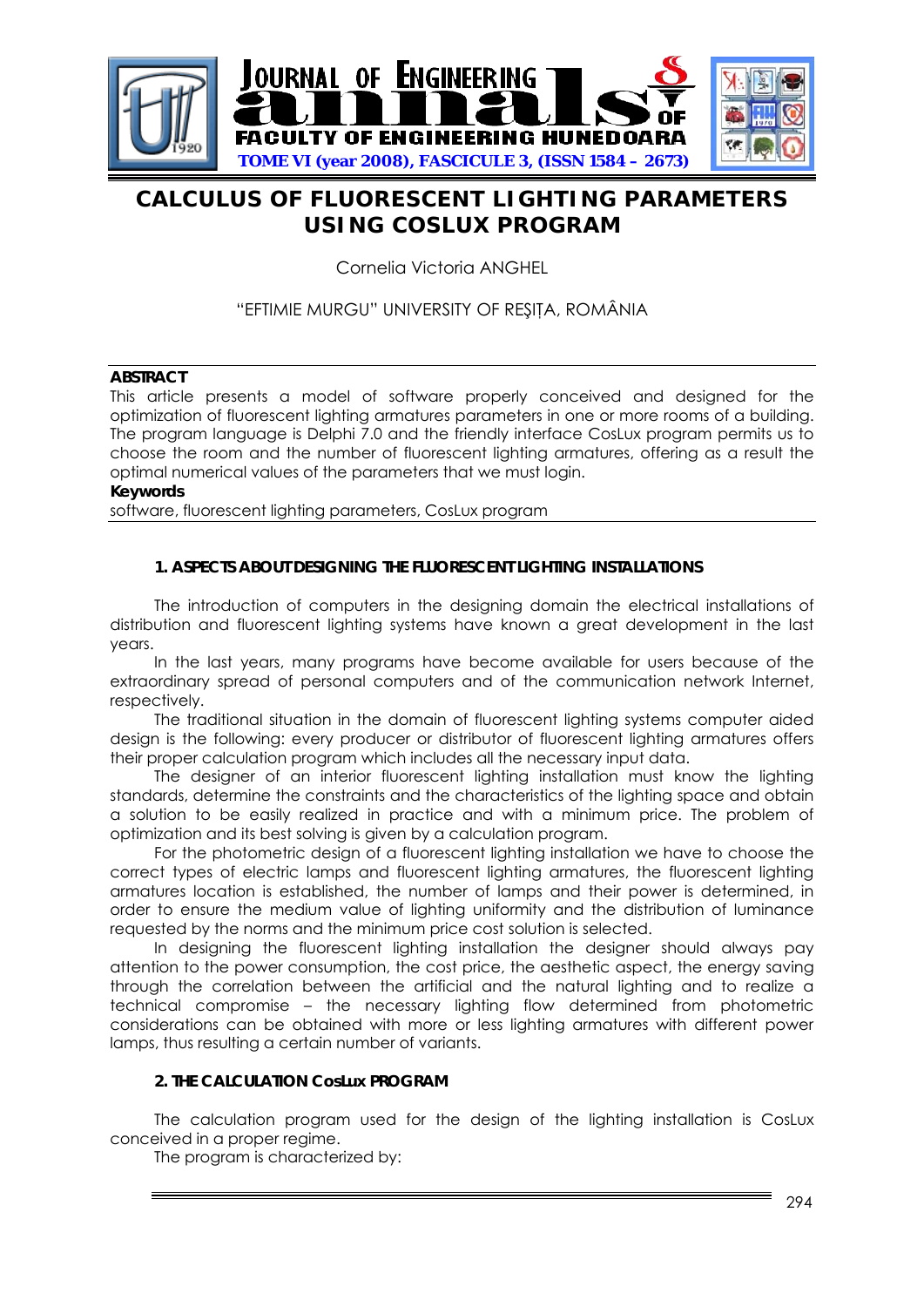



- $\ddot{\bullet}$  is flexible regarding the geometry of the room and the acceptance of different types of fluorescent lighting armatures in a variable number;
- $\ddot{\phantom{1}}$  it permits the rapid and easy achievement of some simple calculations but in the same time, some complex situations can be treated in the way desired by the user;
- $\ddot{\!+}$  it is connected to a vast database, regarding the electric lamps, the fluorescent lighting armatures, the reflection factors of surfaces and it permits the manual introduction of data characteristic to these ones.
- $\ddot{\bullet}$  it has an attractive format and it uses the possibilities of Windows operating system having a user interface very accessible;
- $\ddagger$  respects the requirements of the market of computer aided design for fluorescent lighting systems and it is addressed to the specialists as well as to those who work only temporary in the fluorescent lighting systems design;
- $\ddot{\phantom{1}}$  the program has the shape of a notebook (work book, aide-memory, case book, pocket diary), the user interface being very friendly.

## **3. DESCRIPTION OF PROGRAM DELPHI 7 USED IN A WINDING WORKSHOP**

 $\ddot{\bullet}$  4 supports for insulating coils

We can consider a winding workshop in which we must determine the location mode of the rooms and the main component parts of the workshop.

In figure 1 it is presented the location mode of the main component parts of the proper workshop as well as the location of the auxiliary rooms, where we noted:

- $\downarrow$  lapproaches
- $\ddagger$  1 hydraulic press
- **↓** II locker room
- $\frac{1}{2}$  2 chucking table
- **↓** III rest-room
- $\frac{1}{2}$  3 grinder

5 tin ladle 6 ventilation

 $\frac{1}{2}$ ÷

- 
- $\ddagger$  IV office
- $\downarrow$  V room for the tin ladle
- **VI** the proper workshop
- ↓ VII warehouse
- 7 bridge crane  $\bullet$
- **↓ 8 rise and descend engine**
- $\frac{1}{2}$  9 carriage translation engine
- $\downarrow$  10 bridge crane translation engine
- <sup>1</sup>11 rails for the bridge crane's motion



Figure 1. The location mode of the rooms and the main component parts of the workshop

The electric consumption optimization program is achieved in Delphi 7.0 and it presents the characteristics presented in paragraph 2.

The program's interface with the user permits the selection of length, width and height of the workshop and the values of electric consumption for the electric consumers in the room (Figure 2).